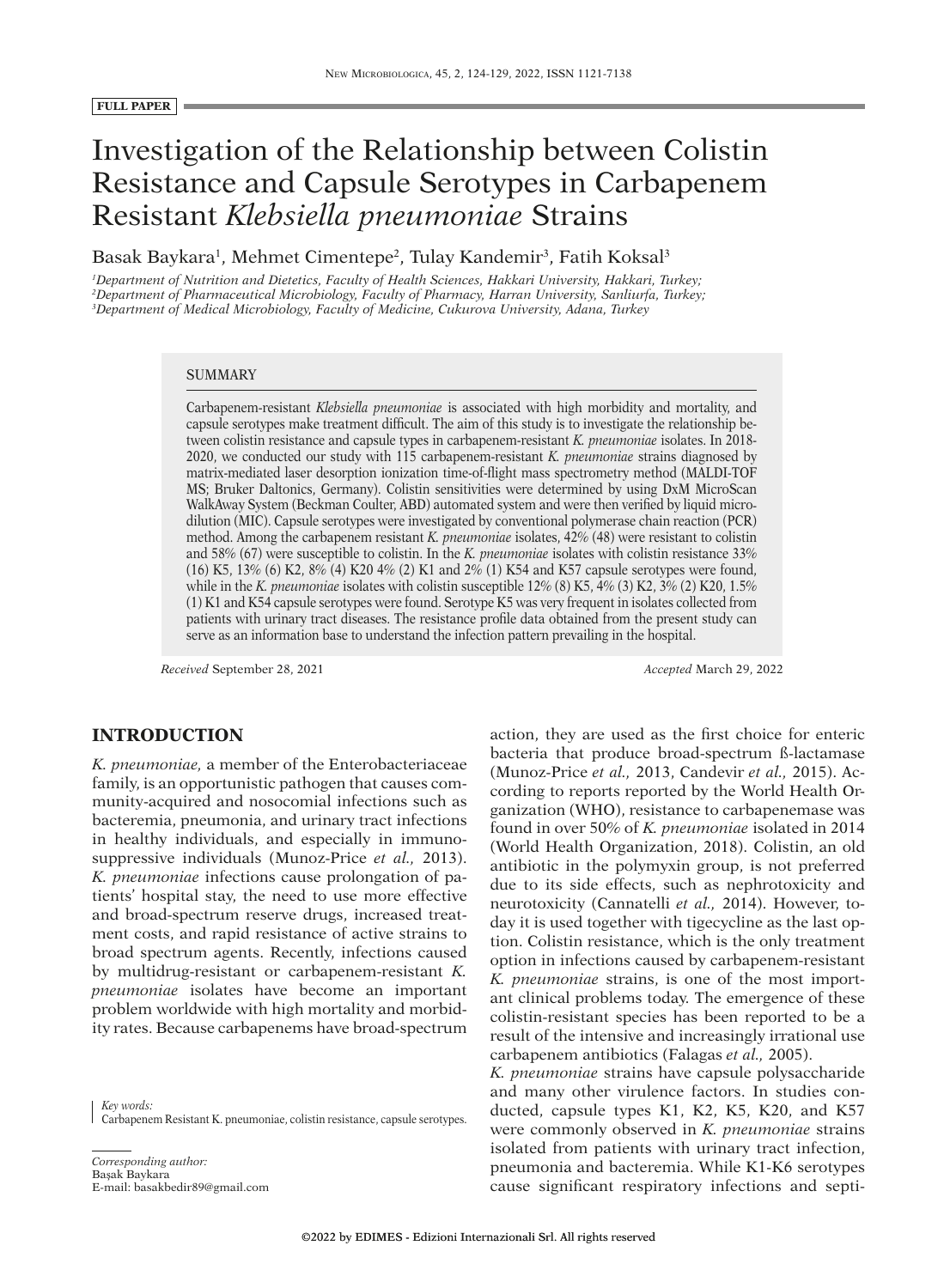cemia, K1-K2 serotypes have been found to be associated with highly invasive diseases (Abbot *et al.,* 2011). It has been stated in studies that geographical differences in which different capsular types are predominant may play a role in the evaluation of the relationship between each *Klebsiella* serotype and clinical symptoms (Cheng *et al.,* 2015). In epidemiological studies, it is thought that there may be a relationship between resistance to antimicrobials, especially carbapenem group antibiotics, and capsule serotypes (Hennequin *et al.,* 2016). The aim of this study is to investigate the relationship between colistin resistance and capsule serotypes in carbapenem-resistant *K. pneumoniae* strains isolated from various clinical samples.

# **MATERIALS AND METHODS**

# *Identification of isolates and antibiotic susceptibility tests*

In 2018-2020, 115 carbapenem-resistant *K. pneumoniae* isolated from clinical specimens were included in the study. MALDI-TOF MS (Bruker Daltonics, Germany) was used to identify *K. pneumoniae* strains isolated from various clinical samples sent to the microbiology laboratory. Growing strains were also identified outside of automated systems using catalase, oxidase and other biochemical tests that were cultivated on 5% sheep blood agar, Endo agar, Mac-Conkey agar, and EMB media, and incubated at 37°C for 24 hours. Antibiotic susceptibilities of *K. pneumoniae* isolates were determined according to the European Committee on Antimicrobial Susceptibility Testing (EUCAST) criteria using the automated system of the DxM MicroScan WalkAway System (Beckman Coulter, USA)**<sup>10</sup>**. The susceptibility of isolates determined carbapenem-resistant with automated systems to ertapenem (10 μg), imipenem (10 μg) and meropenem (10 μg) group antibiotics were investigated by disk diffusion test. Colistin (Sigma-Aldrich, St. Louis, MO) susceptibility tests were performed by

using the liquid microdilution method. MIC was determined by using the liquid microdilution method in the concentration range of 0.125-128 mg/L. This study was conducted with the approval of the Cukurova University Faculty of Medicine Ethics Committee (Date: 02.10.2018 and Decision number: 31).

# *Investigation of capsule serotypes and genotypic gene region*

The isolates included in the study were genotypically confirmed by looking at the 16S-23S ITS region in *K. pneumoniae*. Strains were classified according to capsule serotypes using the conventional PCR method. DNA extraction was in Luria Broth using the boiling method. The cells were heated to 95°C for 15 minutes in a dry heat block and the supernatant obtained after centrifugation was stored at -20°C for PCR analysis. For the PCR mix, 12.5 µl of 10X PCR buffer (Fermentas, USA) was prepared by adding 0.25 µl of each primer, 7 µl of RNase-free water and 5 µl of DNA. PCR analyses were performed on the thermal cycle device (MJ Mini Personal Thermal Cycler, BioRad). The primers shown in *Table 1* were used for the genes of capsule serotypes and 16S-23S ITS gene, which are common in our country (Liu *et al.,* 2008, Fang *et al.,* 2004, Turton *et al.,* 2008, Fang *et al.,* 2007). Amplification products were examined for the presence of bands in the gel imaging system (Gel logic 1500 imaging system, Kodak Company, NY, USA) using 2% agarose gel electrophoresis with ethidium bromide.

## *Statistical analysis*

The logistic regression model was performed for the multivariate analysis to identify risk factors for mortality. We used the  $X^2$  test and the Fisher exact test (if necessary) to find the relationship between serotypes and other variables. P-value <0.05 was considered statistically significant. The data were analyzed with SPSS statistics (Version 20) program (IBM Corporation).

| <b>Tuble 1</b> Thinking sequences of 100 250 110 gene region and easpoile types found in <b>i</b> x. phenmomae, |                                                                                     |                 |                   |                           |  |  |  |  |  |
|-----------------------------------------------------------------------------------------------------------------|-------------------------------------------------------------------------------------|-----------------|-------------------|---------------------------|--|--|--|--|--|
|                                                                                                                 | Primer                                                                              | Annealing Isisi | bp                | Reference                 |  |  |  |  |  |
| 6S-23S ITS                                                                                                      | K. pneumoniae F ATTTGAAGAGGTTGCAAACGAT<br>K. pneumoniae R TTCACTCTGAAGTTTTCTTGTGTTC | $57^{\circ}$ C  | 130 <sub>bp</sub> | Liu et al. (2008)         |  |  |  |  |  |
| K1                                                                                                              | MagAF GGTGCTCTTTACATCATTGC<br>MagAR GCAATGGCCATTTGCGTTAG                            | $57^{\circ}$ C  | $1283$ bp         | Fang <i>et al.</i> (2004) |  |  |  |  |  |
| K <sub>2</sub>                                                                                                  | K2wzyF GACCCGATATTCATACTTGACAGAG<br>K2wztR CCTGAAGTAAAATCGTAAATAGATGGC              | $57^{\circ}$ C  | 641 <sub>bp</sub> | Turton et al. (2008)      |  |  |  |  |  |
| K <sub>5</sub>                                                                                                  | K5wzxF360 TGGTAGTGATGCTCGCGA<br>K5wzxR639 CCTGAACCCACCCCAATC                        | $55^{\circ}$ C  | 280bp             | Turton et al. (2008)      |  |  |  |  |  |
| <b>K20</b>                                                                                                      | wzyK20-F CGGTGCTACAGTGCATCATT<br>wzyK20-R GTTATACGATGCTCAGTCGC                      | $55^{\circ}$ C  | 741 bp            | Fang <i>et al.</i> (2007) |  |  |  |  |  |
| K54                                                                                                             | WZXK54F CATTAGCTCAGTGGTTGGCT<br>WZXK54R GCTTGACAAACACCATAGCAG                       | $55^{\circ}$ C  | 881 bp            | Fang et al. (2007)        |  |  |  |  |  |
| <b>K57</b>                                                                                                      | WZVK57F CTCAGGGCTAGAAGTGTCAT<br>WZVK57R CACTAACCCAGAAAGTCGAG                        | $55^{\circ}$ C  | $1037$ bp         | Fang <i>et al.</i> (2007) |  |  |  |  |  |

**Table 1** *- Primary sequences of 16S-23S ITS gene region and capsule types found in K. pneumoniae.*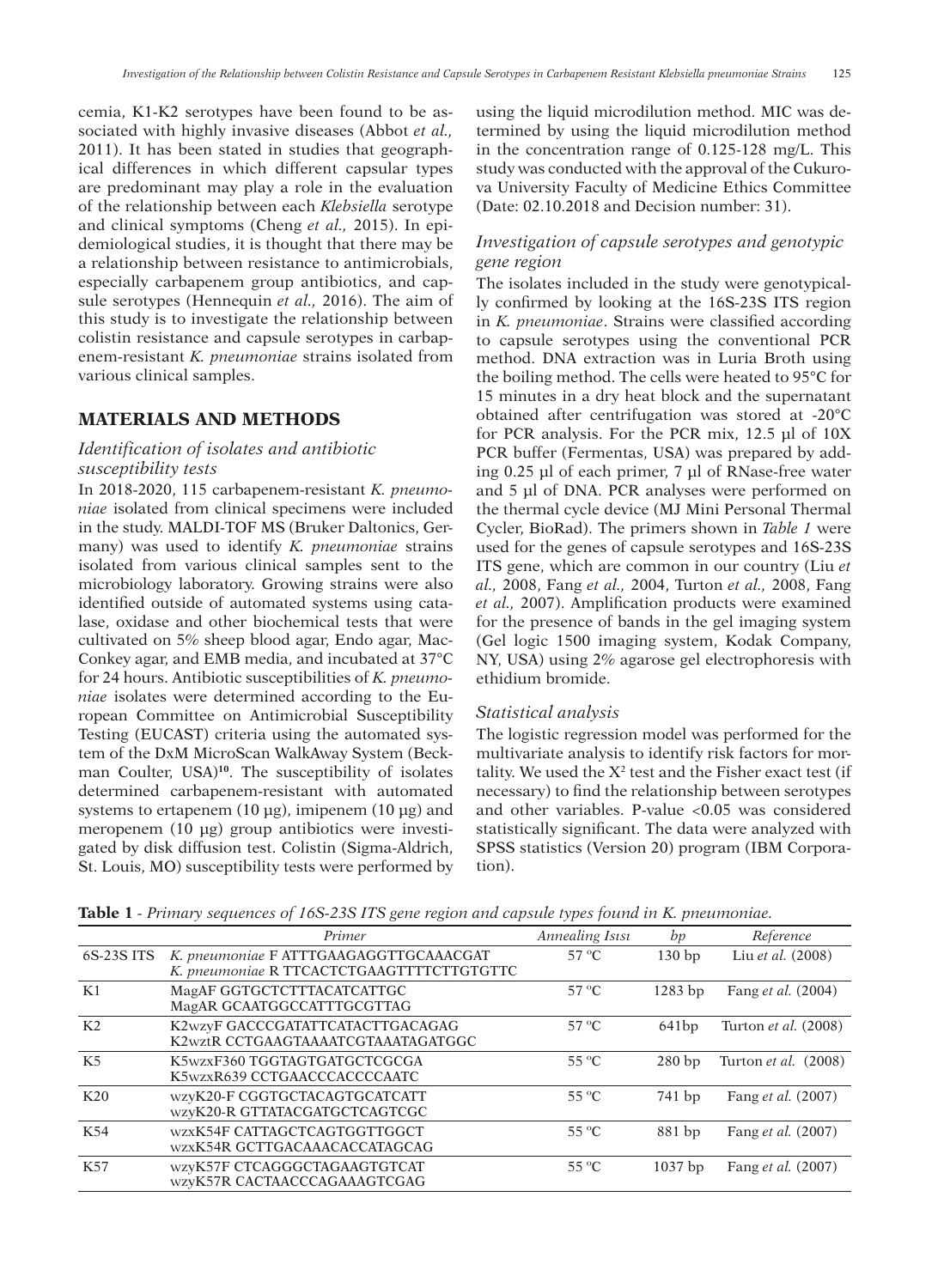## **RESULTS**

In the distribution of carbapenem-resistant *K. pneumoniae* isolates according to type of clinic, 63 (55%) were general intensive care, 37 (35%) were service clinics and 15 (10%) were various polyclinics. Of the isolates, urine was 44% (51) followed by blood (n=28, 24%), tracheal aspirate (n=14, 12%), wound (n=10,  $9\%$ ), sputum  $(n=7, 6\%)$  and from other samples  $(n=5, 5\%).$ 

In our study, among 115 carbapenem-resistant *K. pneumoniae* isolates, 42% (48) were resistant to colistin and 58% (67) were susceptible to colistin. Of the 48 isolates with colistin resistance, 27 (56%) were isolated from general intensive care, 20 (42%) were from service clinics and 1 (2%) was from a urology outpatient clinic (p<0.05). Urine was the most common (50.8%) clinical specimen from which colistin-resistant *K. pneumoniae* was isolated, followed by blood (n=13, 27%), tracheal aspirate (n=8, 17%), wound (n=5, 11%), sputum (n=4, 8%) and bile (n=1, 2%). Of the 67 isolates susceptible to colistin, 36 (54%) were isolated from general intensive care, 17 (25%) were from service clinics and 14 (21%) were from various polyclinics (p<0.05). In isolates susceptible to colistin 51% (34) were in urine,  $22\%$  (15) in blood, 9% (6) in tracheal aspirate, 7.5% (5) in wound, 4.5% (3) in sputum and peritoneal fluid, and 1.5% (1) in cerebrospinal fluid (CSF) (*Table 2*). Colistin resistance and susceptibility isodes were seen more in urinary system and blood circulation system infections than in the source of infection (p<0.05, *Figure 1*).

Carbapenem-resistant *K. pneumoniae* isolates were found to be resistant to imipenem in 56% (64), meropenem in 85% (98) and ertapenem in 99% (114) of cases (*Figure 2*). The MIC of colistin obtained from broth microdilution is shown in *Figure 3*. The MIC of carbapenem-resistant *K. pneumoniae* isolates against colistin ranged from 0.03125 to 64 mg/L.

In our study, a 130 bp band image of the *K. pneumoniae* 16S-23S ITS gene region was observed in all 115 carbapenem-resistant *K. pneumoniae* isolates (*Figure 4*).

The capsule is the significant virulence factor associated with both antibiotic resistance and severity of infection. Six capsular serotypes, such as K1, K2, K5, K20, K54 and K57 were examined from 48 colistin-resistant *K. pneumoniae* isolates. K5 was the most prevalent serotype (n=16, 33%), followed by K2 (n=6,

**Table 2** *- Distribution of isolates according to clinical samples.*

|                   |                                                               | $\mathbf{A}$                                                |                                                             |
|-------------------|---------------------------------------------------------------|-------------------------------------------------------------|-------------------------------------------------------------|
| <i>Material</i>   | Carbapenem-resistant<br>K. pneumoniae isolate<br>$(n)$ $(\%)$ | Colistin-resistant<br>K. pneumoniae isolate<br>$(n)$ $(\%)$ | Colistin-sensitive<br>K. pneumoniae isolate<br>$(n)$ $(\%)$ |
| Urine             | 51 $(%44)$                                                    | 17(%35)                                                     | 34(%51)                                                     |
| <b>Blood</b>      | 28 (%24)                                                      | 13 $(%27)$                                                  | $15 \left( \%22 \right)$                                    |
| Tracheal Aspirate | 14(%12)                                                       | 8(%17)                                                      | 6(%9)                                                       |
| Wound             | 10(%9)                                                        | 5(%11)                                                      | 5(%7.5)                                                     |
| Sputum            | 7(%6)                                                         | 4(%8)                                                       | 3(%4.5)                                                     |
| Peritoneum        | 3(%3)                                                         | $\Omega$                                                    | 3(%4.5)                                                     |
| CSF               | 1(%1)                                                         | $\Omega$                                                    | 1(%1.5)                                                     |
| Bile              | 1(%1)                                                         | 1(%2)                                                       | $\overline{0}$                                              |
| Total             | 115 (%100)                                                    | 48 (%100)                                                   | 67 (%100)                                                   |



**Figure 1.** *Distribution by source of infection from which colistin-susceptible and resistant isolates.*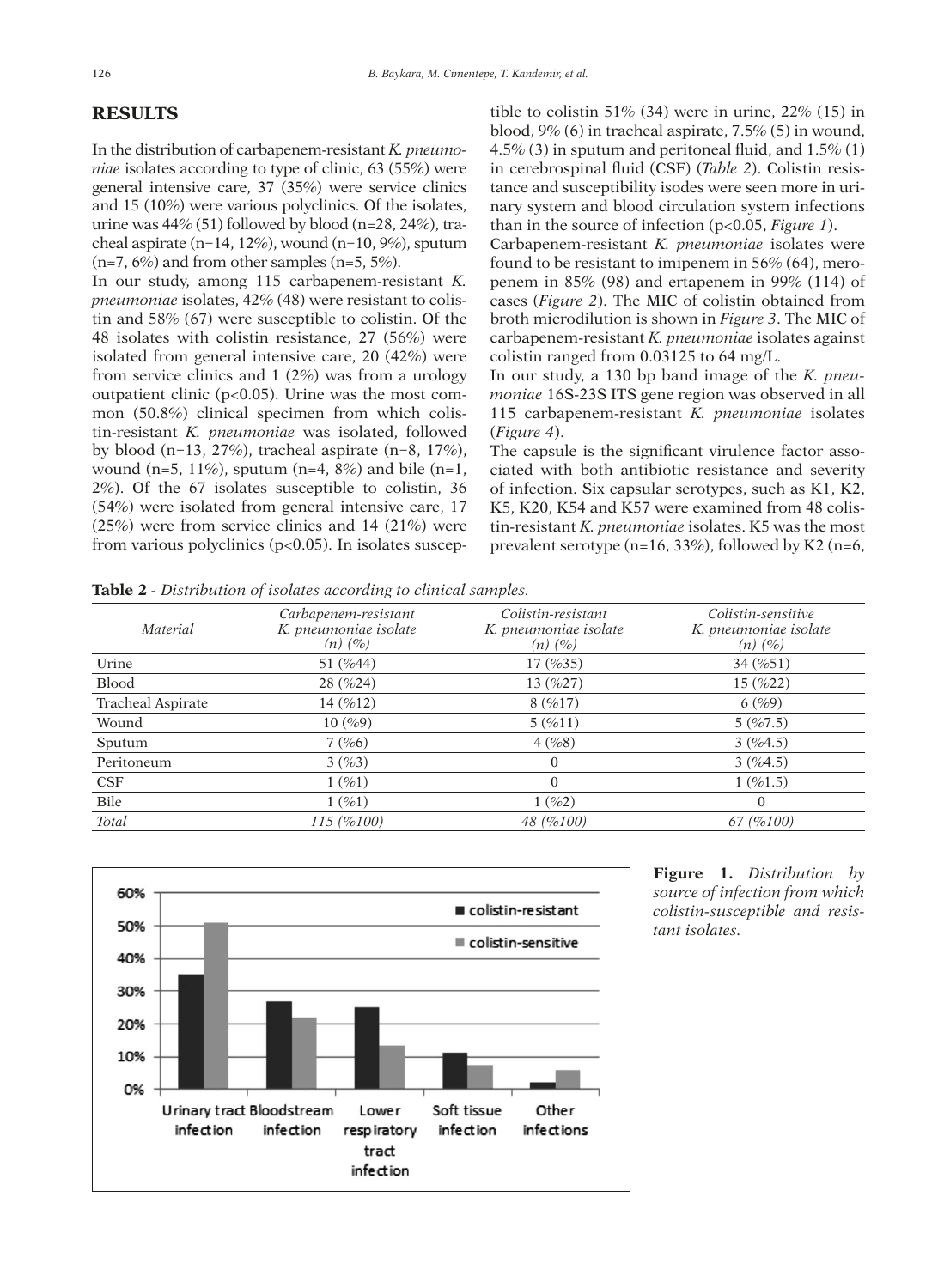

**Figure 2.** *Distribution of antibiotics studied by disc diffusion of K. pneumoniae isolates.*

13%), K20 (n=4, 8%), and K1 (n=2, 4%), while K54 and K57 were found in only 1  $(2%)$  isolate (p<0.05). In the distribution of capsule serotypes according to type of clinic, 5 different capsule types in the general intensive care unit, 4 in the ward and 2 in the outpatient clinic were detected. In colistin susceptible to *K. pneumoniae* isolate, serotype K5 was the most prevalent (n=8, 12%) followed by K2, K20, and K1 and K54, which accounted for 3 (4%), 2 (3%), and 1 (3.5%) isolates, respectively. Colistin-susceptible isolates were seen in 4 different capsule serotypes in the general intensive care unit, 3 in the service clinic and 2 in the outpatient clinic.

In our study, carbapenem-resistant *K. pneumoniae* capsule serotypes with colistin resistance were mostly found in urine (K1, K5, K20, K54 and K57), blood (K1, K2, K5 and K20) and tracheal aspirate







**Figure 4.** *Band image of K. pneumoniae 16S-23S ITS gene region amplification assay.*

(K2 and K5). One different serotype was seen in the samples of wound  $(K5)$ , sputum  $(K2)$  and CSF  $(K5)$ ; the capsule serotype was not detected in other body fluids. Colistin-susceptible *K. pneumoniae* capsule serotypes were found in urine (8 isolates belongin to serotypes K2, K5, K20 and K54), blood (5 isolates belongin to serotypes K1, K5 and K20), wound (1 isolate belongin to serotype K5), and sputum (1 isolate belonging to serotype K2) (*Table 3*).

# **DISCUSSION**

*K. pneumoniae* is isolated from common nosocomial infections such as pneumonia, urinary tract infections, surgical site infections and bacteremia. Resistance formed in *K. pneumoniae* strains is rapidly spreading among strains of carbapenem-resistant genes carried by plasmids. Today, the increase in colistin use has caused colistin resistance to reach alarming levels (Kalem *et al.,* 2016). Colistin-resistant *Klebsiella* spp. isolates were first reported in America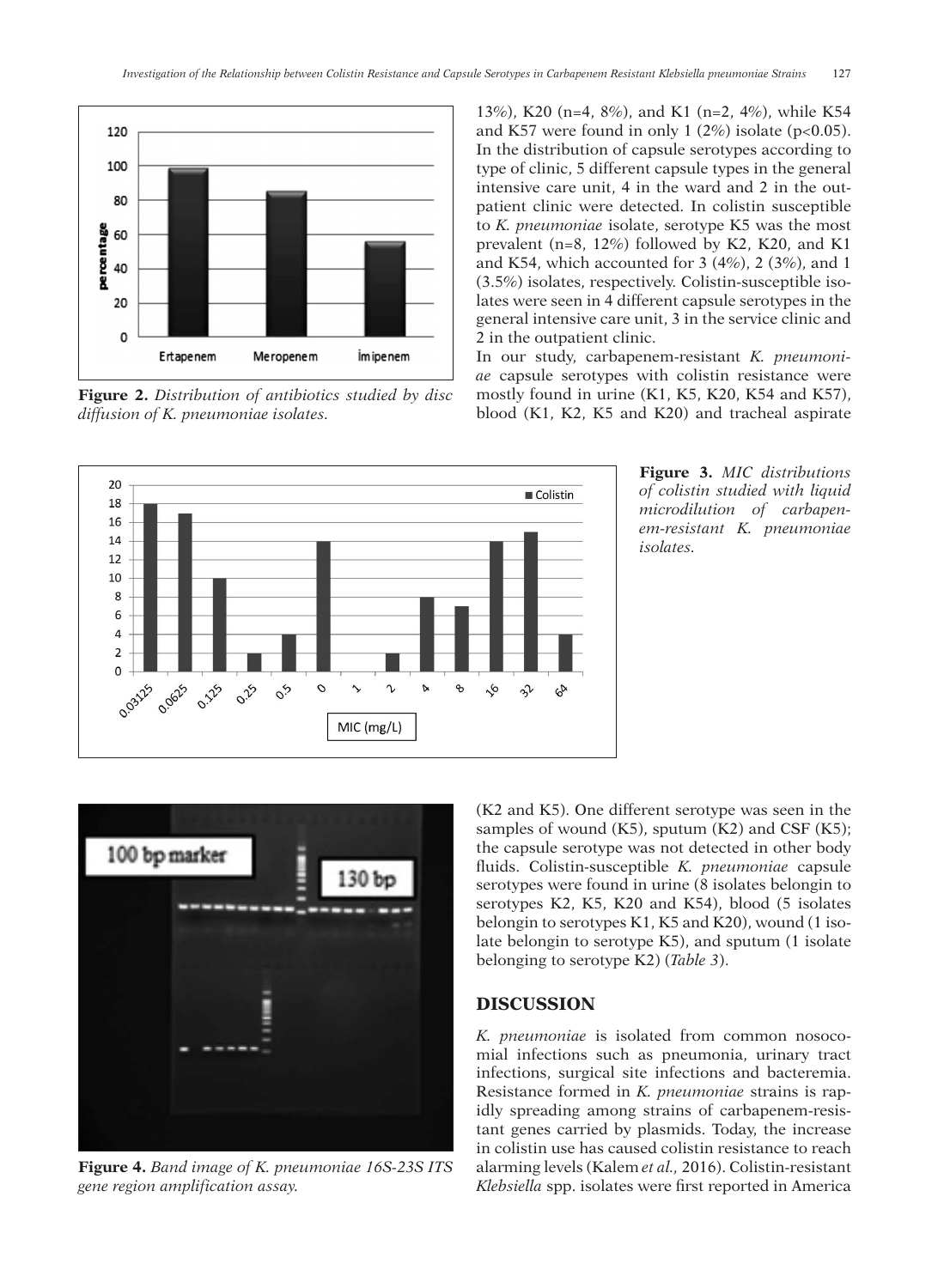|                   | Colistin-resistant K. pneumoniae |                |    |     | Colistin-sensitive K. pneumoniae |     |    |                |    |               |     |     |
|-------------------|----------------------------------|----------------|----|-----|----------------------------------|-----|----|----------------|----|---------------|-----|-----|
| Material          | K1                               | K <sub>2</sub> | K5 | K20 | K54                              | K57 | K1 | K <sub>2</sub> | K5 | K20           | K54 | K57 |
| Urine             |                                  | $\mathfrak{D}$ | 9  | 3   |                                  |     |    | $\mathfrak{D}$ | 4  |               |     |     |
| <b>Blood</b>      |                                  | 2              | 3  |     |                                  |     |    |                | 3  |               |     |     |
| Tracheal Aspirate |                                  |                | າ  |     |                                  |     |    |                |    |               |     |     |
| Wound             |                                  |                |    |     |                                  |     |    |                |    |               |     |     |
| Sputum            |                                  |                |    |     |                                  |     |    |                |    |               |     |     |
| Peritoneum        |                                  |                |    |     |                                  |     |    |                |    |               |     |     |
| <b>CSF</b>        |                                  |                |    |     |                                  |     |    |                |    |               |     |     |
| Bile              |                                  |                |    |     |                                  |     |    |                |    |               |     |     |
| <b>Total</b>      | $\mathcal{L}$                    | 6              | 16 | 4   |                                  |     |    | 3              | 8  | $\mathcal{P}$ |     |     |

**Table 3** *- Distribution of capsular serotypes in colistin-resistant and susceptible K. pneumoniae strains by sample type.*

in 2009, and then outbreaks due to colistin- and carbapenem-resistant *K. pneumoniae* were identified in hospitals in many countries, such as Greece, South Korea and the USA (Munoz-Price *et al.,* 2013). The proportion of colistin-resistant cases among carbapenem-resistant *K. pneumoniae* cases were reported to be 36.1% in Italy, 13% in the United States, 27.6% in India, and 10.7%, 25.6% and 22% in different years in Italy (Capone *et al.,* 2013, Rojas et al., 2017, Bhaskar *et al.,* 2017, Parisi *et al.,* 2015). In our country, most studies have shown that colistin-resistance was found to be 3% in 2014, 7.7% in 2016, 36.4% in 2017 and 39.5% in 2019 among carbapenem-resistant *K. pneumonia*e isolates (Aydemir 2016, Aygar 2020, Özkul Koçak *et al.,* 2019). In our study, among 115 carbapenem-resistant *K. pneumoniae* isolates, 42% were resistant to colistin and 58% were susceptible to colistin. Unless alternative treatment methods are available and attention is paid to rational use of antibiotics in colistin-resistant *K. pneumoniae* infections, it may lead to increased colistin-resistance, prolongation of hospital stay, the need to use more effective and broad-spectrum reserve drugs, increased treatment costs, and rapid resistance of active strains to broad-spectrum antibiotics.

Several virulence factors have been identified in *K. pneumoniae*, including lipopolysaccharide adherence factors, siderophore activity, and capsular serotype. Among these factors, capsular serotypes are the most studied virulence factors in *K. pneumoniae* (Khaertynov *et al.,* 2018; Remya *et al.,* 2018). Today, 77 different serotypes have been defined as antigenic in *Klebsiella* species. *K. pneumoniae* strains are associated with a variety of diseases due to the difference in capsular polysaccharides (Shelenkov *et al.,* 2020). Some strains are more virulent, while others are less virulent than capsule serotypes. The presence of high doses of *K. pneumoniae* capsular polysaccharide may cause immunological paralysis. Various capsule serotypes, including K1, K2, K5, K20, K54, and K57, are often associated with community-acquired invasive septicemia, pyogenic liver abscess syndrome, and pneumonia (Hasani *et al.,* 2020).

In this study, 33%, 13%, and 8% of isolates were identified as K5, K2, and K20 serotypes, respectively, potentially putting the patients at risk of increased pathogenicity. Compared with other investigations, our data revealed a lower prevalence rate of K1, K54, and K57 serotypes (Wasf *et al.,* 2016; Sahoo *et al.,* 2019). A recent study reported from Iran found K54 as the most frequent (68%) capsular serotype, while K1 (8%) was the least frequent (Tavakol M *et al.,* 2017). However, contrary to our findings, a higher frequency of serotype K5 (60%) was reported. Another study from south India highlighted the occurrence of K1 and K2 serotypes in carbapenem-resistant *K. pneumoniae* (Remya *et al.,* 2018). Differences in the frequency of capsular serotypes may be due to differences in the types of samples collected in other studies. Capsular serotypes are most commonly isolated in urine and blood. In terms of the clinical sample in which *K. pneumoniae* with colistin resistance is isolated, it was seen that isolates obtained from urine and blood culture are more common than in other clinical samples; therefore, infections are mostly due to urinary system and bloodstream infections. In our study, it was thought that the higher number of urine samples (compared to other clinical samples) sent to microbiology laboratories may have been a factor in this situation.

## **CONCLUSION**

Evaluating the synergistic effects of colistin with other antibiotics and applying combination therapies could be the most appropriate option to prevent rapidly spreading colistin resistance. Unnecessary use of antibiotics should be avoided in colistin resistance; resistance should be monitored by applying surveillance programs, and infection control measures should be followed to reduce the spread of resistance. Epidemiological studies suggested that there may be a relationship between resistance to antimicrobials, especially carbapenem group antibiotics, and capsule serotypes. The clonal determination of possible relationships between carbapenem-resistant strains